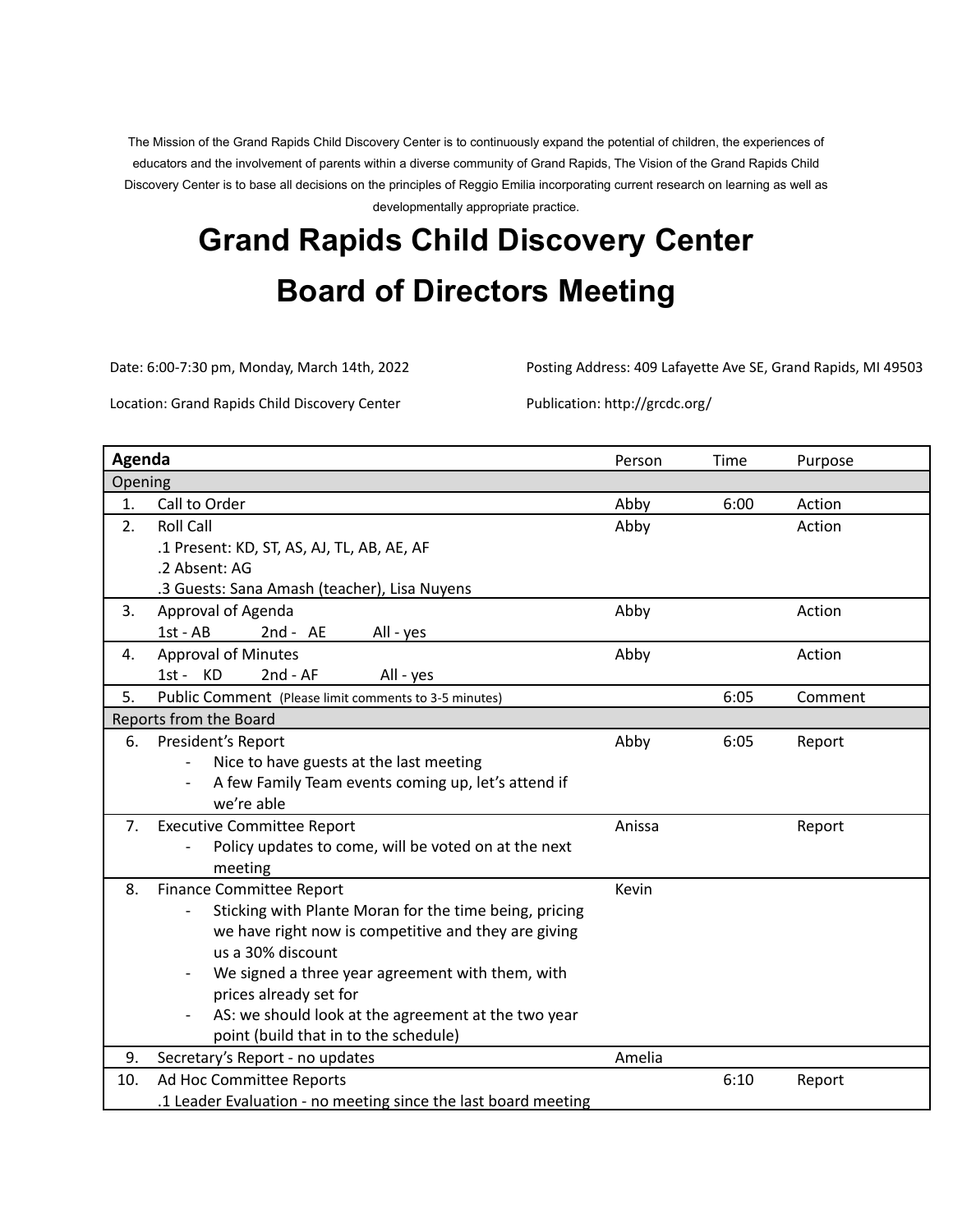|     |                          | .2 Marketing/Development                                                                           |      |      |        |
|-----|--------------------------|----------------------------------------------------------------------------------------------------|------|------|--------|
|     |                          | Discussing social advertising strategy, want to meet                                               |      |      |        |
|     |                          | with LN to discuss approaches and how to move                                                      |      |      |        |
|     |                          | forward                                                                                            |      |      |        |
|     |                          | AS: Sign for the donors, we need to revisit and finalize                                           |      |      |        |
|     |                          | Thinking ahead to next fall (expo likely in October), will                                         |      |      |        |
|     |                          | likely want to use postcards for advertising and                                                   |      |      |        |
|     |                          | professionally done trifold (this likely would cost                                                |      |      |        |
|     |                          | \$200-300, so we may need to add to the budget for                                                 |      |      |        |
|     |                          | next FY) that we could use on an ongoing basis                                                     |      |      |        |
|     |                          | Want to also make sure everyone has access to<br>accounts (VistaPrint), files on share drive, etc. |      |      |        |
|     |                          | .3 Strategic Planning - no updates                                                                 |      |      |        |
|     | Reports to the Board     |                                                                                                    |      |      |        |
| 11. |                          | <b>Executive Director's Report</b>                                                                 | Lisa | 6:17 | Report |
|     |                          | <b>Current Significant Updates or Issues</b>                                                       |      |      |        |
|     |                          | Posted for special education position for next year                                                |      |      |        |
|     | $\overline{\phantom{a}}$ | Will need at least 2 paras                                                                         |      |      |        |
|     | $\overline{\phantom{a}}$ | Intent to return forms will go out by Spring Break                                                 |      |      |        |
|     | $\overline{\phantom{a}}$ | Beginning next year's budget planning-will likely look                                             |      |      |        |
|     |                          | more like previous years with the exception of Covid                                               |      |      |        |
|     |                          | funding                                                                                            |      |      |        |
|     |                          |                                                                                                    |      |      |        |
|     |                          | Signed 3 year agreement with Plante Moran for audit                                                |      |      |        |
|     |                          | services                                                                                           |      |      |        |
|     |                          | Beginning to lighten some of our more stringent COVID                                              |      |      |        |
|     |                          | restrictions: ie- share materials, more flex seating,                                              |      |      |        |
|     |                          | more work spaces                                                                                   |      |      |        |
|     |                          |                                                                                                    |      |      |        |
|     |                          | 2. Update on Strategic Plan Implementation                                                         |      |      |        |
|     | Curriculum-              |                                                                                                    |      |      |        |
|     |                          | Nothing new here                                                                                   |      |      |        |
|     | <b>Culture</b>           |                                                                                                    |      |      |        |
|     |                          | Opportunity Thrive session focused on shame and                                                    |      |      |        |
|     |                          | guilt in the workplace                                                                             |      |      |        |
|     |                          | Will continue with Opportunity Thrive into                                                         |      |      |        |
|     |                          | next year                                                                                          |      |      |        |
|     |                          | Many important EVENTS returning this spring! Family                                                |      |      |        |
|     |                          | Dance, EOY Celebration with State of the School, 5th                                               |      |      |        |
|     |                          | grade Fun Day at the Y (and graduation), modified                                                  |      |      |        |
|     |                          | Portfolio Day!                                                                                     |      |      |        |
|     |                          | Thinking through a slow, modified return to                                                        |      |      |        |
|     |                          | community meetings, perhaps by grade level                                                         |      |      |        |
|     |                          |                                                                                                    |      |      |        |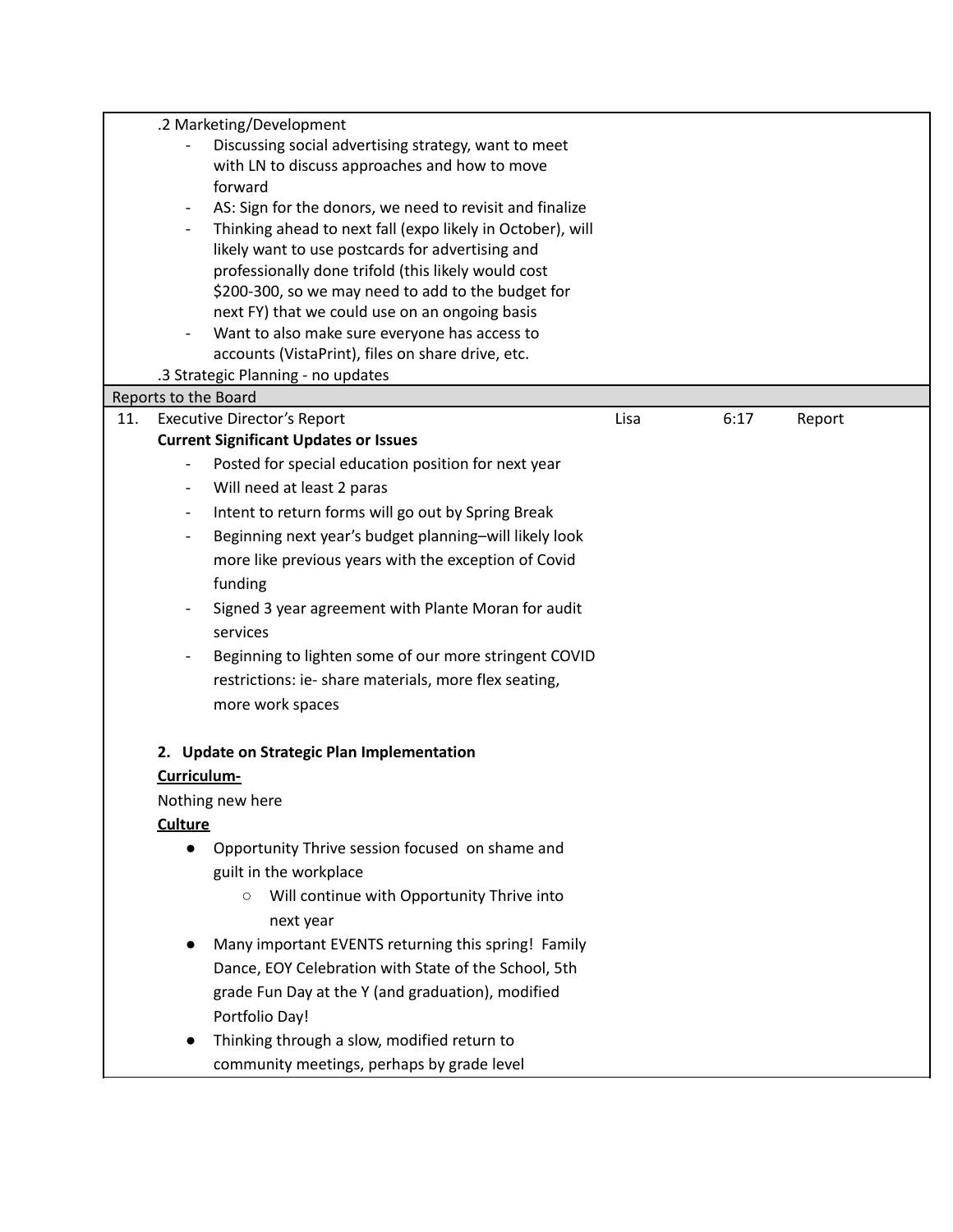|                 | Wanting to teach some of the routines to the<br>$\circ$         |      |      |         |  |  |  |
|-----------------|-----------------------------------------------------------------|------|------|---------|--|--|--|
|                 | younger grades prior to fall                                    |      |      |         |  |  |  |
|                 | Continuing to talk about masks as the spring goes on,           |      |      |         |  |  |  |
|                 | very few staff members have had Covid and are quite             |      |      |         |  |  |  |
|                 | cautious                                                        |      |      |         |  |  |  |
|                 |                                                                 |      |      |         |  |  |  |
|                 | <b>SAFETY AND SECURITY:</b>                                     |      |      |         |  |  |  |
|                 | None at this time                                               |      |      |         |  |  |  |
|                 | 3. Direct Action Updates:                                       |      |      |         |  |  |  |
|                 | None at this time                                               |      |      |         |  |  |  |
|                 | 4. Facilities Update                                            |      |      |         |  |  |  |
|                 | Starting facilities meetings once again! Will                   |      |      |         |  |  |  |
|                 | begin next week with Sam, Trevor, Andrew K                      |      |      |         |  |  |  |
|                 | and myself- to plan for the larger projects and                 |      |      |         |  |  |  |
|                 | the continued work over the summer. Sam                         |      |      |         |  |  |  |
|                 | has completed organizing most of the closets                    |      |      |         |  |  |  |
|                 | and taking inventory of what he needs                           |      |      |         |  |  |  |
|                 |                                                                 |      |      |         |  |  |  |
|                 | (equipment and materials)                                       |      |      |         |  |  |  |
|                 | Need new elevator (very expensive)- ours is                     |      |      |         |  |  |  |
|                 | outdated (not unsafe, but can't replace parts)-                 |      |      |         |  |  |  |
|                 | will plan for in the FY23 budget                                |      |      |         |  |  |  |
|                 | Gathering three estimates, about a six                          |      |      |         |  |  |  |
|                 | month turnaround time                                           |      |      |         |  |  |  |
|                 | 5. Finance Updates-                                             |      |      |         |  |  |  |
|                 | None at this time                                               |      |      |         |  |  |  |
| 12.             | Family Team Report - no updates                                 |      | 6:30 | Report  |  |  |  |
| <b>Business</b> |                                                                 |      |      |         |  |  |  |
| 13.             | Old Business (previously moved)<br>.1 N/A                       |      |      | Action  |  |  |  |
| 14.             | <b>New Business</b>                                             |      | 6:30 | Action  |  |  |  |
|                 | .1                                                              |      |      |         |  |  |  |
|                 | $\cdot$ .2                                                      |      |      |         |  |  |  |
| Closing         |                                                                 |      |      |         |  |  |  |
| 15.             | Public Comment (Please limit comments to 3-5 minutes)           |      |      | Comment |  |  |  |
|                 | -SA: for the expo, consider having laptops playing our video or |      |      |         |  |  |  |
|                 | a QR code, narwhal bookmarks                                    |      |      |         |  |  |  |
|                 | -ST: a slideshow/video can be eye catching                      |      |      |         |  |  |  |
|                 | -AS: swag also helps (pencils, etc.)                            |      |      |         |  |  |  |
|                 | -AS: can we decorate the picnic tables outside?                 |      |      |         |  |  |  |
| 16.             | Adjourn                                                         | Name | 6:35 | Action  |  |  |  |